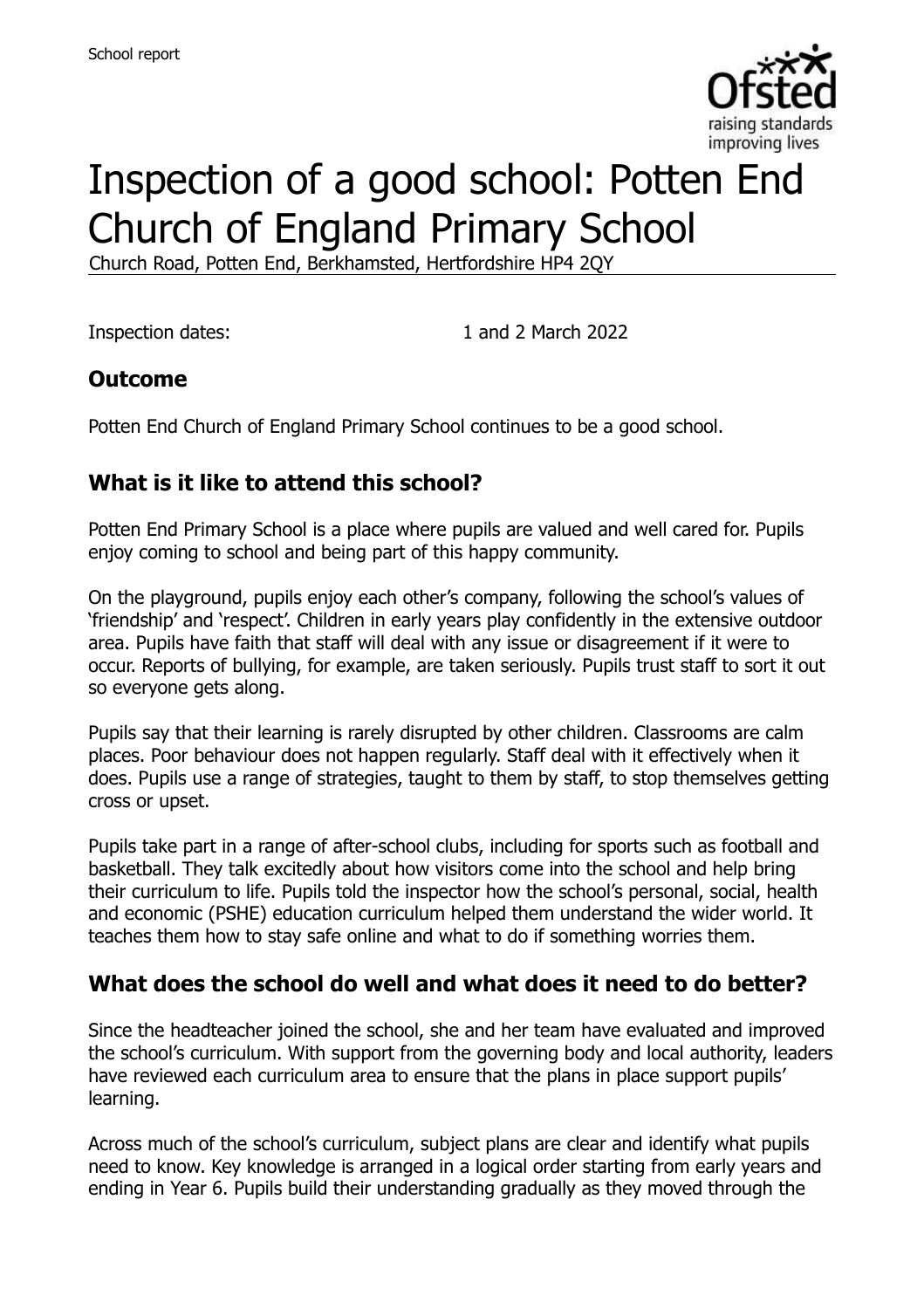

school. In history, for example, by Year 5, pupils have learned about a range of ancient civilisations such as the Mayans, Romans and Ancient Greeks. Pupils have the knowledge to make detailed comparisons between them using terms such as 'invasion'.

Many subject plans support pupils' learning well. In a small number of subjects, however, some of the important knowledge is not clear, nor sequenced as well as in the stronger subjects. Pupils make progress, but not as much as they should. Leaders' plans to address this issue are still in development.

For much of the curriculum, pupils build on and practise their learning. In mathematics, for example, younger children are taught important number skills to prepare them for Year 1. Pupils are then taught about mathematical methods to help them with their sums. Older pupils know and use these models confidently to help them to solve tricky mathematical problems.

Teachers know their subjects well. They work with leaders to check pupils' knowledge. Lessons are adjusted appropriately to address gaps in pupils' understanding, particularly as a result of missed learning due to the pandemic. Across a wide range of subjects, pupils achieve well. In a small number of subjects where knowledge is not as clear, assessment is not tightly linked to the knowledge learned. Teachers find it harder to spot gaps in learning and pupils do not achieve as well.

Leaders have recently changed their reading curriculum. Starting in early years, a wellsequenced reading curriculum supports pupils to learn to read. Adults are well trained to help pupils who find reading tricky. Pupils' books match the sounds they are learning. Pupils enjoy reading for pleasure. They can describe how teachers make reading exciting and read them a range of stories.

Across the school, teachers use what they know about pupils to make helpful adjustments to their lessons to make them accessible for everyone. Pupils with special educational needs and/or disabilities (SEND), for example, access the same curriculum as their peers. Staff give pupils with SEND the help they need to succeed as well as everyone else.

The PSHE education curriculum teaches pupils about a range of different issues in an ageappropriate way. For example, pupils learn about how others may be different from themselves. From early years to Year 6, pupils treat each other with respect and tolerance.

The school's thoughtful approach to dealing with behaviour is a strength. Staff have high expectations of how pupils should behave. Pupils enjoy their time at school and are focused on their learning. A small number of pupils are given effective extra support to keep their behaviour on track.

The changes to the curriculum have been well managed. Leaders are mindful about how these changes could increase staff workload. Staff say that this is not the case and that leaders are considerate of their workload and well-being.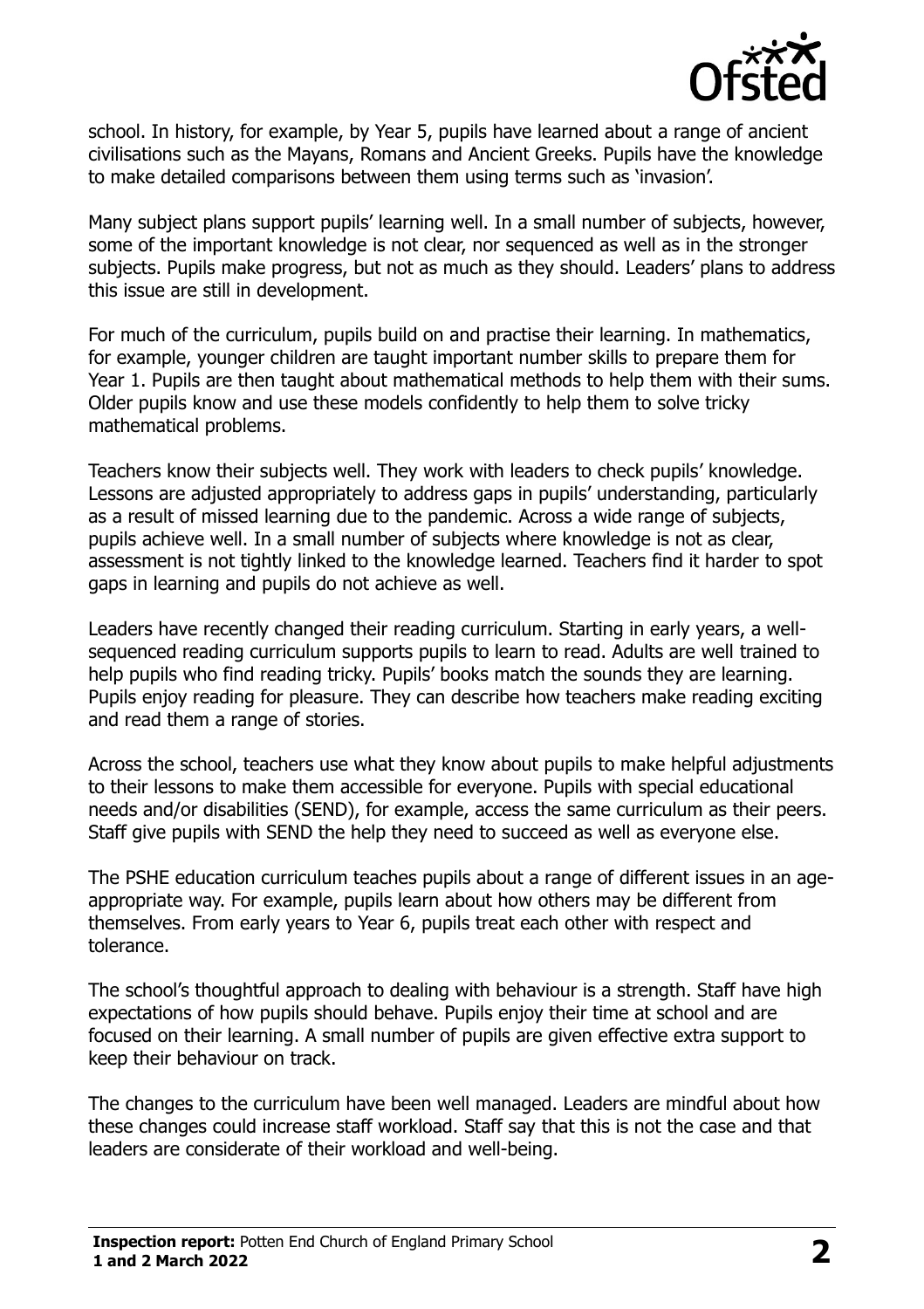

# **Safeguarding**

The arrangements for safeguarding are effective.

There is a strong culture of safeguarding. Across the school, all staff are well trained to spot whether a pupil is at risk of harm. Leaders have created clear processes for staff to report safeguarding concerns. Records of safeguarding concerns are maintained well. They are detailed and show prompt and appropriate actions in response to safeguarding worries. Leaders work with a range of different agencies to ensure that pupils and their families get the help they need.

Staff teach pupils how to keep safe in different scenarios, for example in the community or when online.

## **What does the school need to do to improve?**

# **(Information for the school and appropriate authority)**

 A small number of curriculum plans are still being developed. In these plans, key knowledge is not as clearly laid out as it is in the more developed subjects. Consequently, for these subjects, assessment is not as useful as it could be. Leaders need to make sure that all curriculum plans sequence knowledge in a logical order and have assessment that is closely linked to the knowledge taught.

# **Background**

When we have judged a school to be good, we will then normally go into the school about once every four years to confirm that the school remains good. This is called a section 8 inspection of a good or outstanding school, because it is carried out under section 8 of the Education Act 2005. We do not give graded judgements on a section 8 inspection. However, if we find evidence that a school would now receive a higher or lower grade, then the next inspection will be a section 5 inspection. Usually this is within one to two years of the date of the section 8 inspection. If we have serious concerns about safeguarding, behaviour or the quality of education, we will deem the section 8 inspection a section 5 inspection immediately.

This is the second section 8 inspection since we judged the school to be good in November 2010.

#### **How can I feed back my views?**

You can use [Ofsted Parent View](https://parentview.ofsted.gov.uk/) to give Ofsted your opinion on your child's school, or to find out what other parents and carers think. We use information from Ofsted Parent View when deciding which schools to inspect, when to inspect them and as part of their inspection.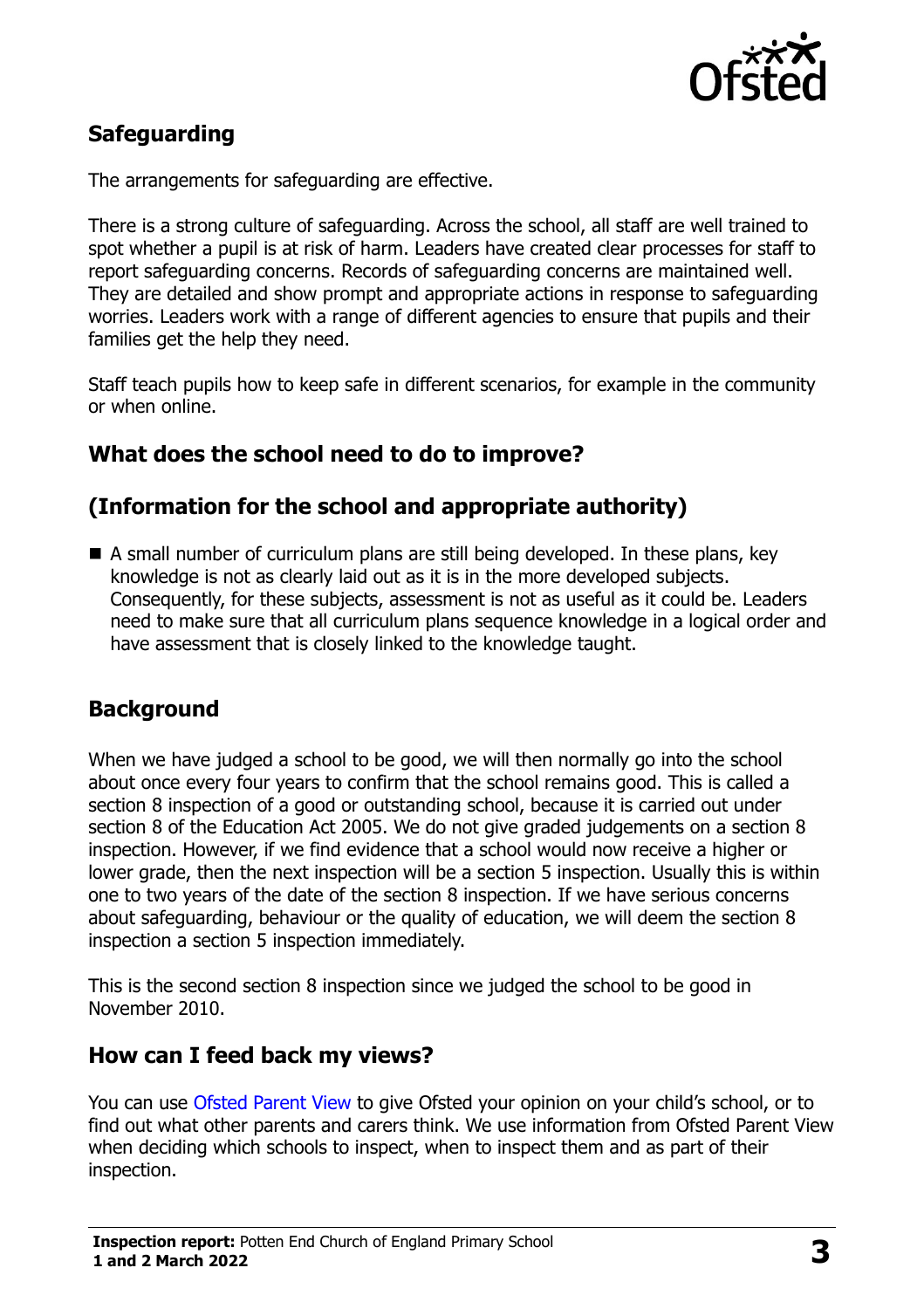

The Department for Education has further quidance on how to complain about a school.

If you are the school and you are not happy with the inspection or the report, you can [complain to Ofsted.](https://www.gov.uk/complain-ofsted-report)

#### **Further information**

You can search for [published performance information](http://www.compare-school-performance.service.gov.uk/) about the school.

In the report, '[disadvantaged pupils](http://www.gov.uk/guidance/pupil-premium-information-for-schools-and-alternative-provision-settings)' refers to those pupils who attract government pupil premium funding: pupils claiming free school meals at any point in the last six years and pupils in care or who left care through adoption or another formal route.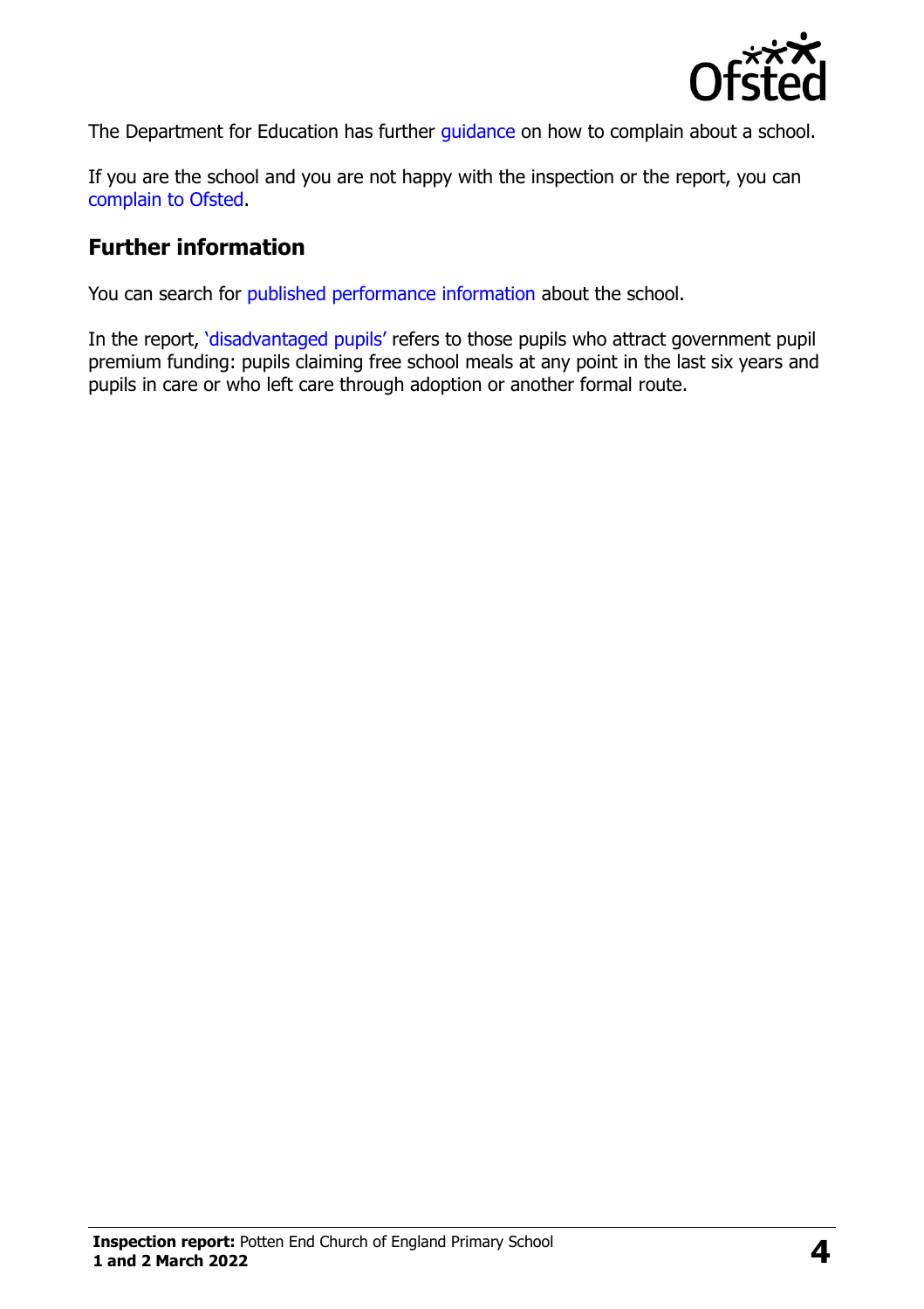

## **School details**

| Unique reference number             | 117414                                                           |
|-------------------------------------|------------------------------------------------------------------|
| <b>Local authority</b>              | <b>Hertfordshire</b>                                             |
| <b>Inspection number</b>            | 10193986                                                         |
| <b>Type of school</b>               | Primary                                                          |
| <b>School category</b>              | Voluntary controlled                                             |
| Age range of pupils                 | 3 to 11                                                          |
| <b>Gender of pupils</b>             | Mixed                                                            |
| Number of pupils on the school roll | 201                                                              |
| <b>Appropriate authority</b>        | The governing body                                               |
| <b>Chair of governing body</b>      | <b>Robert Dale</b>                                               |
| <b>Headteacher</b>                  | Denise Kennedy                                                   |
| Website                             | www.pottenend.herts.sch.uk                                       |
| Date of previous inspection         | 25 May 2016, under section 8 of the<br><b>Education Act 2005</b> |

# **Information about this school**

- The headteacher joined the school in 2019
- The school has a nursery. The nursery is due to close in September 2022.
- The school does not use alternative provision.
- The school's most recent Statutory Inspection of Anglican and Methodist Schools (section 48) inspection was in January 2016.

#### **Information about this inspection**

This was the first routine inspection the school had received since the COVID-19 pandemic began. The inspector discussed the impact of the pandemic with leaders, and has taken that into account in his evaluation of the school.

 $\blacksquare$  The inspector carried out deep dives in the following subjects: reading, mathematics and history. For each deep dive, the inspector met with subject leaders, visited a sample of lessons, spoke with teachers and pupils about learning and looked at a sample of pupils' work.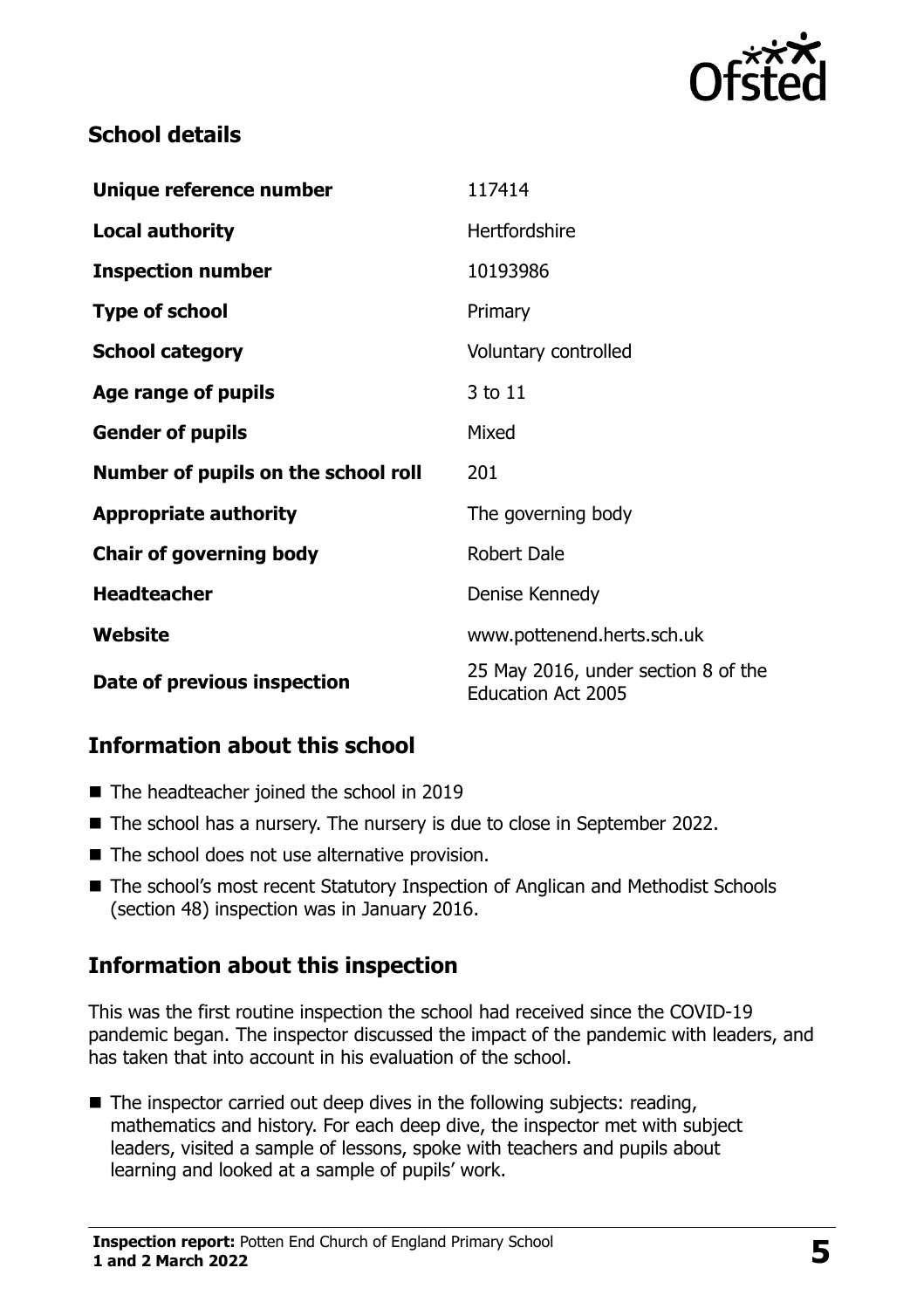

- The inspector also viewed curriculum plans and pupils' work in science and art.
- To inspect safeguarding, the inspector looked closely at safeguarding procedures and processes. He talked to governors, leaders, other staff and a range of pupils about safeguarding in the school.
- Throughout the inspection, the inspector met with a range of pupils from different year groups to talk about their experiences of the school.
- The inspector considered the 82 responses made by parents and carers to Ofsted Parent View, Ofsted's online questionnaire, including 39 free-text responses. Inspectors also considered the 19 responses to Ofsted's online staff questionnaire and 66 responses to Ofsted's pupil questionnaire.

#### **Inspection team**

Damian Loneragan, lead inspector Her Majesty's Inspector